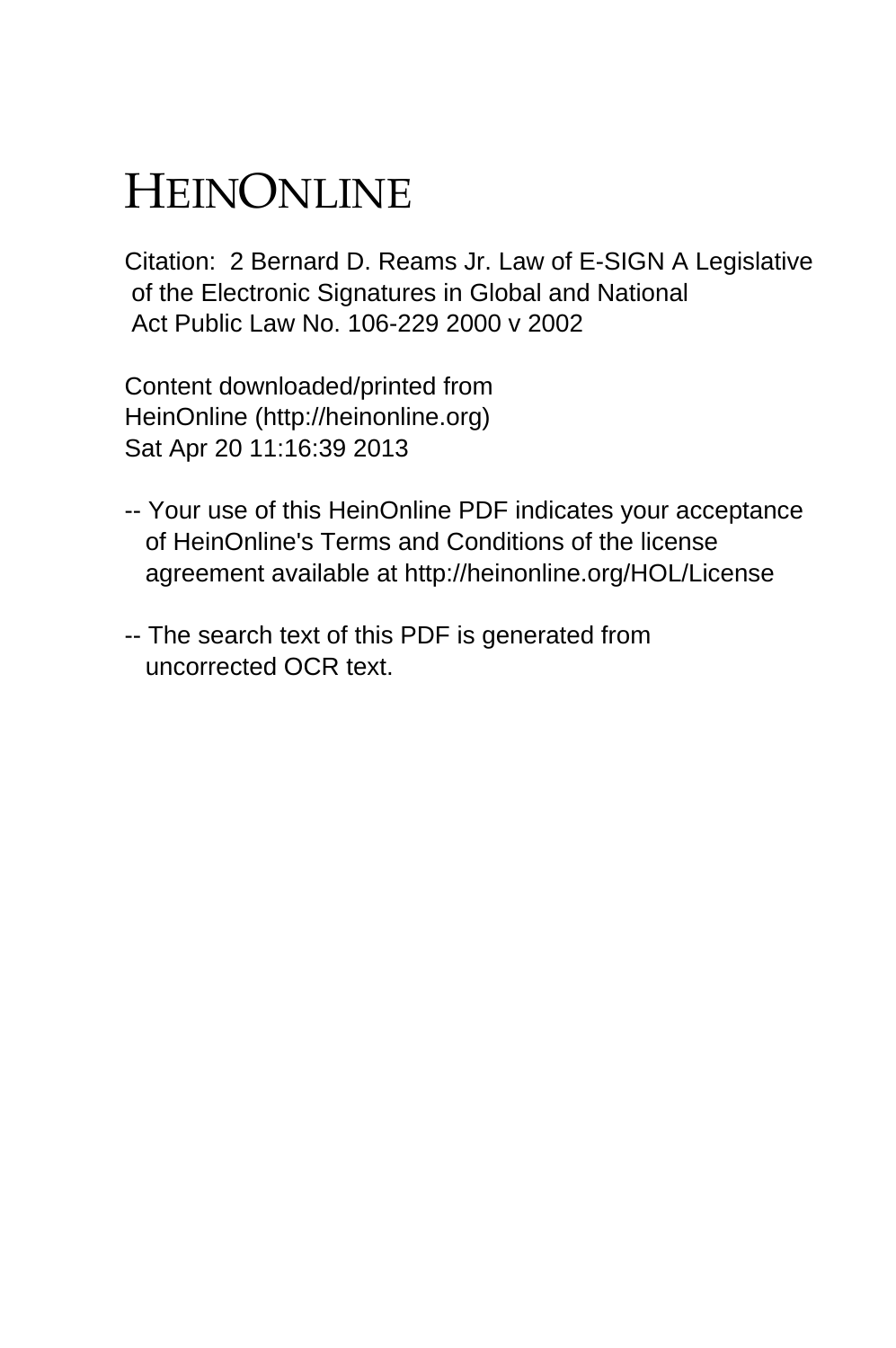## **Table of Documents**

## **Volume 2**

### **m. SENATE REPORTS** *(continued)*

- **23.** SENATE COMM. ON THE JUDICIARY, THE INDUSTRIAL ESPIONAGE ACT OF 1996, S. REP. No. 104-359 (1996).
- 24. SENATE SELECT COMM. ON INTELLIGENCE, COMMITTEE ACTIVITIES, 1996, S. REP.NO. 105-1 (1997).
- *25.* SENATE COMM. ON THE JUDICIARY, THE DIGITAL MILLENNIUM COPYRIGHT ACT OF 1998, S. REP. No. 105-190 (1998).
- 26. SENATE COMM. ON COMMERCE, SCIENCE, AND TRANSPORTATION, COMPUTER SECURITY ENHANCEMENT ACT OF 1997, **S.** REP. No. 105-412 (1998).
- 27. SENATE COMM. ON THE JUDICIARY, THE INTERNET GAMBLING PROHIBITION ACT, S. REP. No. 106-121 (1999).
- 28. SENATE COMM. ON COMMERCE, SCIENCE, **AND** TRANSPORTATION, PROMOTE RELIABLE ON-LINE TRANSACTIONS TO ENCOURAGE COMMERCE AND TRADE (PROTECT) ACT OF 1999, S. REP. No. 106-142 (1999).
- 29. SENATE COMM. ON GOVERNMENTAL AFFAIRS, GOVERNMENT INFORMATION SECURITY ACT OF 1999, S. REP.NO. 106-259 (2000).

#### IV. **BEARINGS**

#### **A.** House Hearings

- 30. *Security and Freedom Through Encryption (SAFE) Act: Hearing on H. 850 Before the Subcomm. on Courts and Intellectual Property of the House Comm. on the Judiciary,* 106th Cong. (1999).
- 31. *Encryption Security in a High Tech Era: Hearing Before the Subcomm. on International Economic Policy and Trade of the House Comm. on International Relations,* 106th Cong. (1999).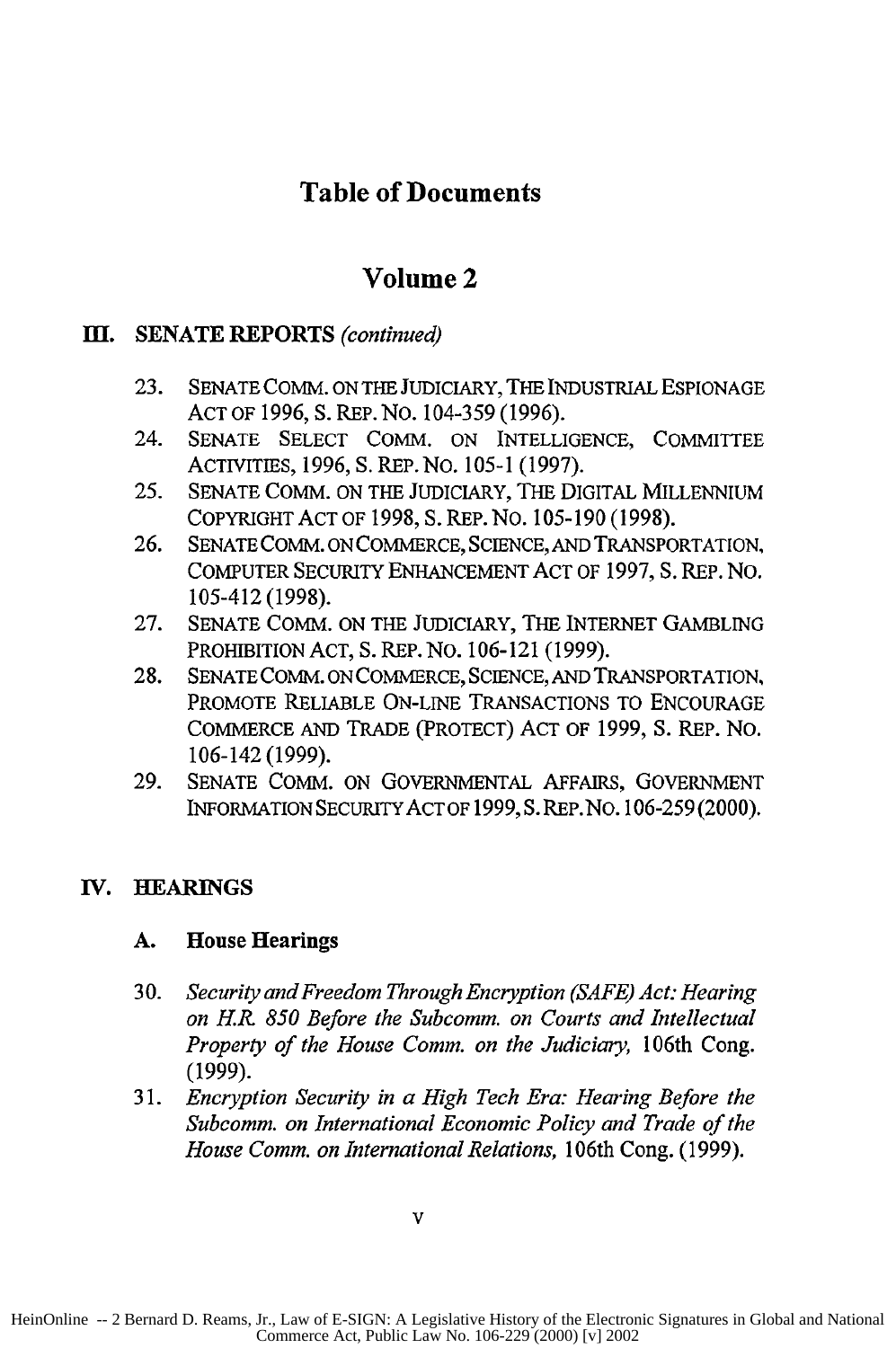- 32. *The Security and Freedom Through Encryption (SAFE) Act: Hearing on H.R 850 Before the Subcomm. on Telecommunications, Trade, and Consumer Protection of the House Comm. on Commerce,* 106th Cong. (1999).
- 33. *The Electronic Signatures in Global andNational CommerceAct: Hearing on H.R 1714 Before the Subcomm. on Finance an Hazardous Materials of the House Comm. on Commerce.* 106th Cong. (1999).
- 34. *H.R. 2413, The Computer Security Enhancement Act of 1999: Hearing Before the Subcomm. on Technology of the House Comm. on Science,* 106th Cong. (1999).

#### B. Senate Hearings

- *35. Current and Projected National Security Threats to the United States: Hearing Before the Senate Select Comm. on Intelligence,* 105th Cong. (1998).
- 36. *An Industry View of the Satellite Export Licensing Process: Hearing Before the Subcomm. on International Security, Proliferation, and Federal Services of the Senate Comm. on Governmental Affairs,* 105th Cong. (1998).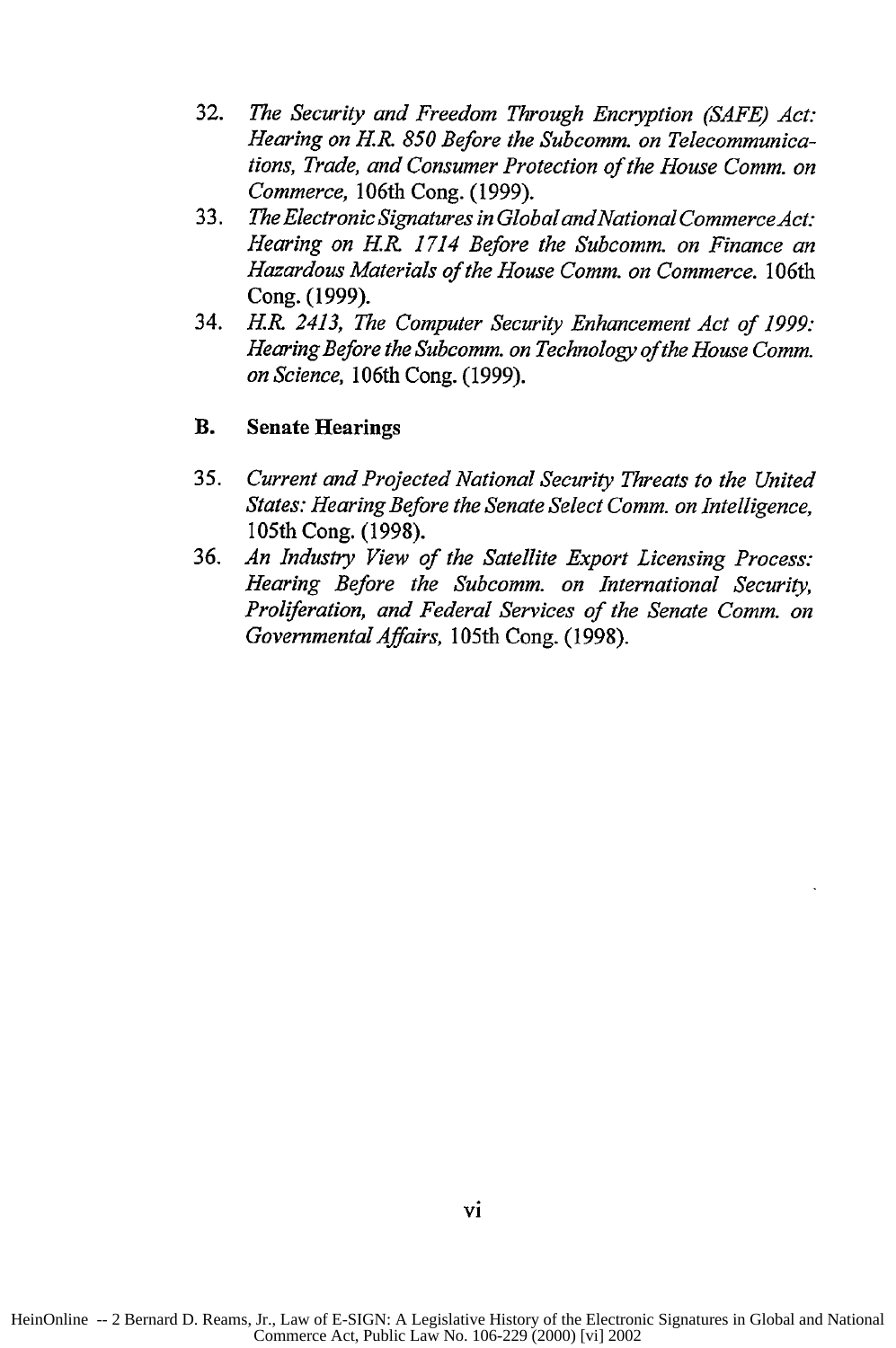Document No. **23**